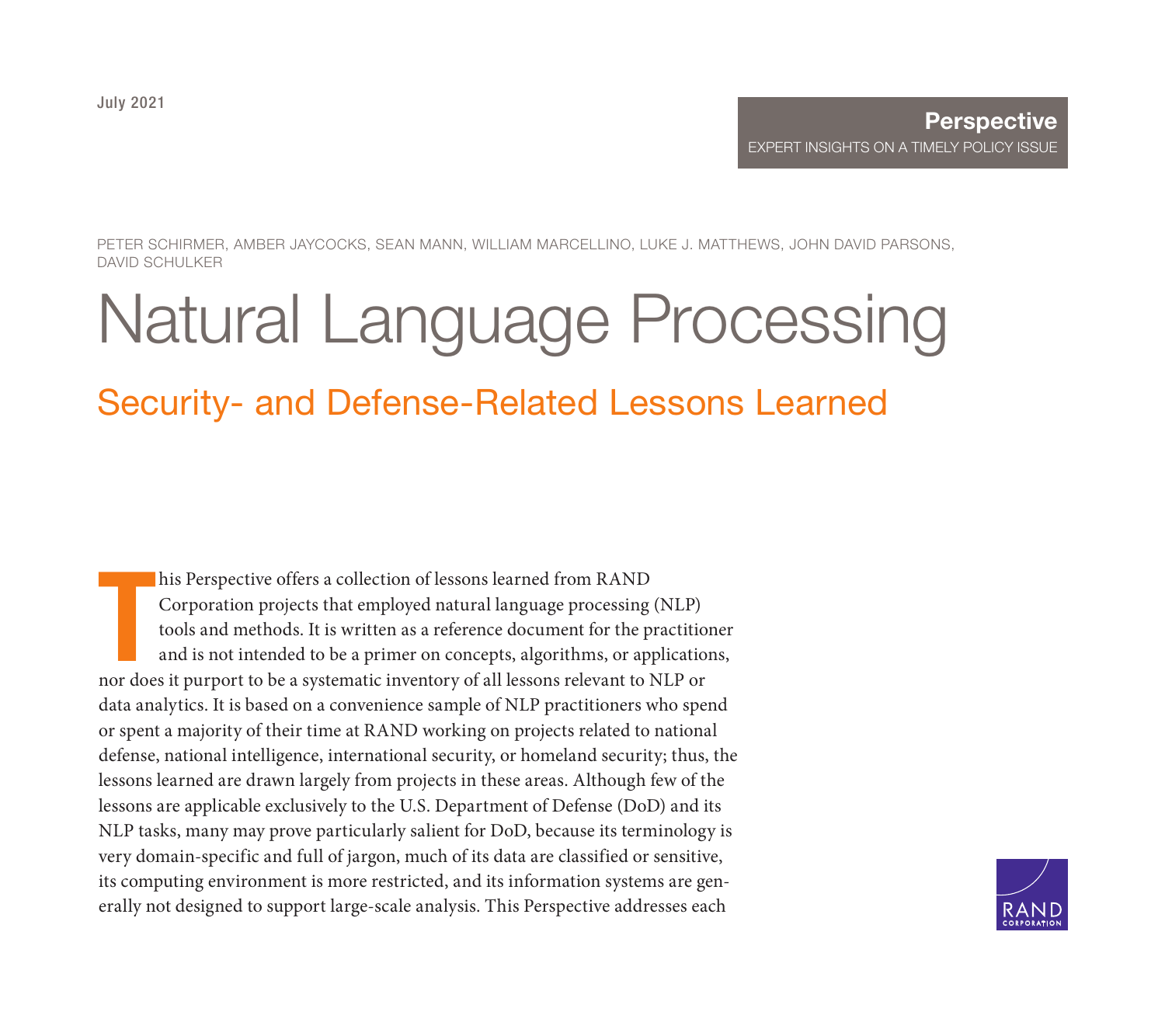of these issues and many more. The presentation prioritizes readability over literary grace.

We use *NLP* as an umbrella term for the range of tools and methods that enable computers to analyze human language. NLP tasks can be loosely binned into two categories:

- 1. natural language understanding (NLU), which includes document classification, information retrieval, question answering, summarization, and content analysis
- 2. natural language generation, which includes translation, text-to-speech, and chatbots.

NLP tasks at RAND are almost entirely of the NLU variety.

The preponderance of tasks involve some type of document classification—for example,

- classifying contract data to understand military labor force mix
- predicting military officer promotions, drawing from written assessments
- predicting the readiness of military units and organizations, drawing from commanders' comments
- identifying possible Russian trolls, drawing from tweets
- discovering conspiracy theories on social media platforms
- categorizing jobs, drawing from their descriptions in advertisements
- predicting activity by Twitter users, drawing from tweets
- determining whether psychologists used evidencebased treatment, drawing from their clinical notes

• identifying studies conducting health service research and primary care research that were supported by federal agencies.

#### Other NLP tasks were

- comparing language used in written evaluation reports of officers selected and not selected for battalion command
- searching and retrieving information from aircraft maintenance logs
- summarizing text and identifying topics for bioterror policy
- summarizing cloud-vendor responses to a request for information from a federal agency
- retrieving information from court cases on cyberstalking
- using news stories to answer questions about mass shootings and other major acts of violence

#### Abbreviations

- AI artificial intelligence
- API application programming interface
- AWS Amazon Web Services
- DoD U.S. Department of Defense
- ETL extract, transform, load
- LR logistic regression
- NLP natural language processing
- NLU natural language understanding
- PII personally identifiable information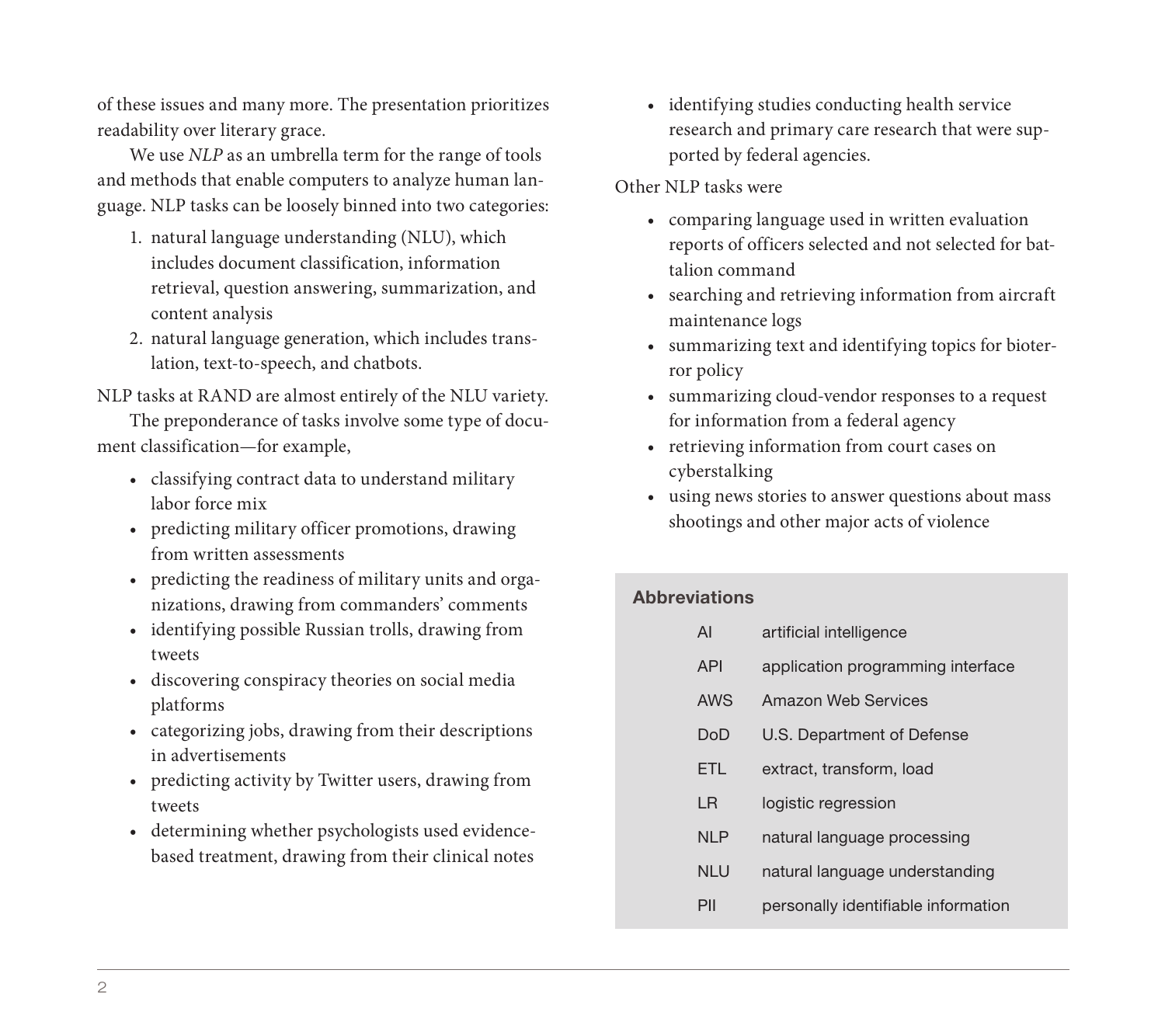Targeted data collection may produce better training data that in turn lead to better models by reducing the risk of diluting data with less relevant observations for the problem at hand.

• collecting documents for human review and potential inclusion in a literature review of global health programs.

Each of these projects consisted of, to a greater or lesser degree, four major steps:

- 1. data collection
- 2. data processing (i.e., NLP-specific text processing in preparation for modeling)
- 3. model development
- 4. application development and deployment.

Our descriptions of the lessons learned are organized into those four steps. We also offer some overall lessons that apply to each step or to the NLP process in general.

# Data Collection

**Data collection requires a strategy.** In the era of big data, the prevailing attitude is that more is better. Although this might be true with unconstrained resources, as a practical matter it does not work, for several reasons. The first and most obvious reason is that resources—at least RAND's—

are not unconstrained. Second, and perhaps less obvious, targeted data collection may produce better training data that in turn lead to better models by reducing the risk of diluting data with less relevant observations for the problem at hand. For a project examining conspiracy theories in social media, a Ph.D. linguist built a corpus of training data derived from a theory of human discourse that resulted in a highly accurate model for detecting conspiratorial social media posts. Critical to the effort was understanding how people talk about controversial ideas—for example, whether they are promoting these ideas, analyzing them, or countering them. This effort, in turn, required sampling posts according to stance and tone, not merely performing keyword searches for such terms as *COVID* or *deep state*.

Yet another reason that more is not always better is that the amount of time spent processing large amounts of data (the subject of the next section) can be excessive, particularly if a process cannot be performed in parallel. Text files can be quite large. Testing processing and modeling code on a small sample of data can show how large the final corpus can be before running into practical constraints on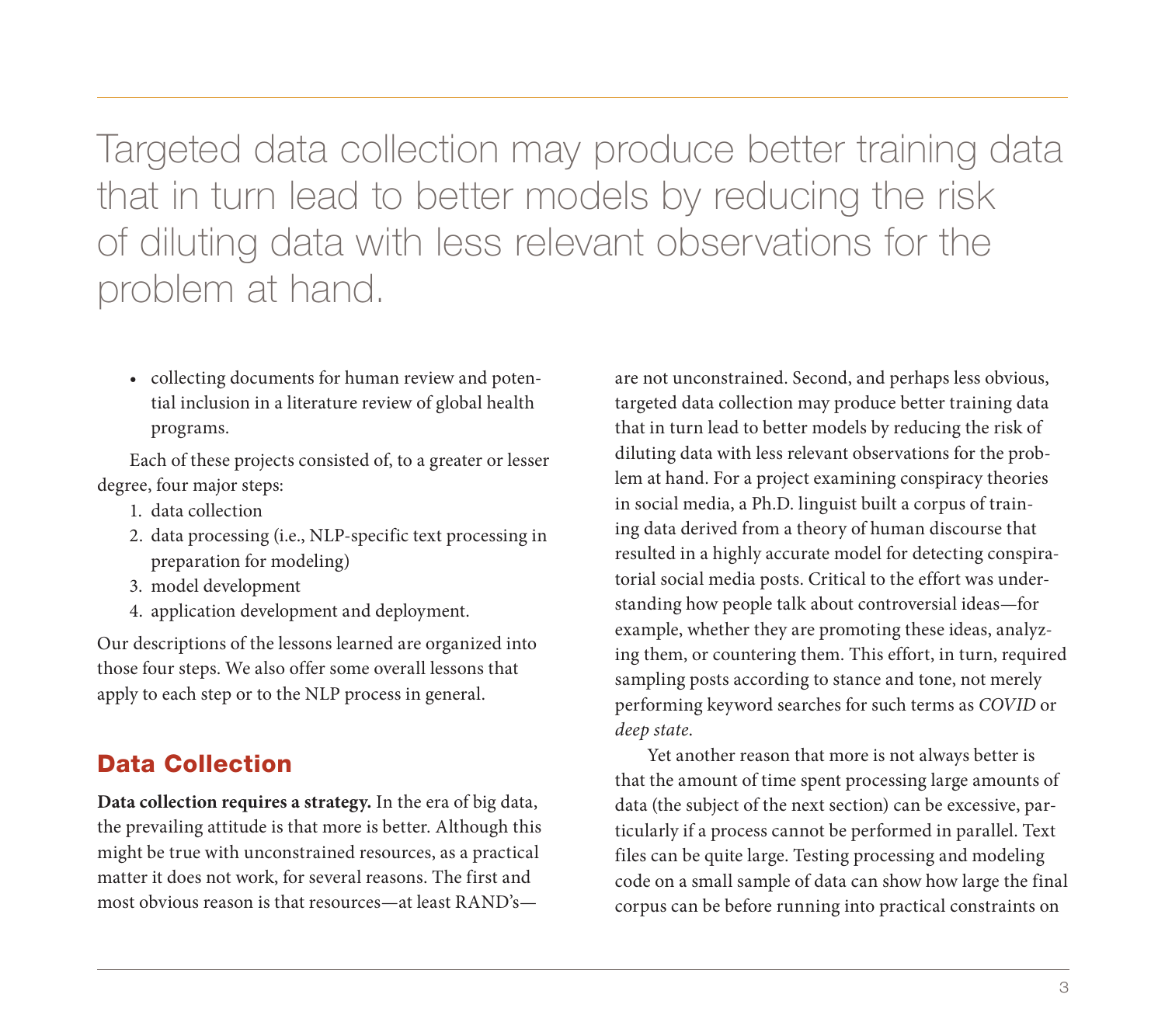time or computer memory. One recent project examining threats from white nationalists on social media used a data set collected by a third party via an application programming interface (API). The data were annotated with stance tags—potentially helpful—but the data set was hundreds of gigabytes and took quite a long time even to download and open before the researchers could explore the data. If an organization is going to collect and curate data sets for DoD users, it would help to offer smaller representative samples of the data.

**Many systems were not designed to enable data collection at scale; this is often a particular problem with systems whose data are mostly text.** Unlike the private sector, DoD and other government organizations do not have a business model that derives value from their data. Many systems do not provide an API that enables automatic data pulls. One solution is to scrape websites. Some sophisticated—and often open-source—tools can do this. Selenium is a cross-platform, multilanguage (Java, Python, Ruby, etc.) website-testing tool that emulates human behavior and can also be used for web scraping. It is especially useful with dynamically generated content. We have also found that simpler scrapers, such as BeautifulSoup

(a Python library), work quite well with static content. However, web scraping has significant limitations and often is not the best option. Web scraping tends to be a brittle process, and code can break if the format of the target website changes. Web scraping may even be prohibited under terms of some site licenses and subscriptions. Information on classified systems is particularly challenging to scrape because it may be impossible to install the necessary software for scraping, and server response times tend to be much slower. In some cases, we have had to resort to having a person systematically download query results, which can require anywhere from hours to days to build the data set. With systems that were not designed for data collection at scale, the best approach (but one that will not always work) is to ask the system owners to provide a copy of the data. The owners themselves could query the data using criteria you provide or simply give you a copy of the entire database if it is not too large.

**Text collection and extraction may require a suite of tools, including custom algorithmic processes.** Custom code may be needed to identify relevant documents from a larger collection and data from the relevant documents. Search engine results often generate a large number of

Text collection and extraction may require a suite of tools, including custom algorithmic processes. Custom code may be needed to identify relevant documents from a larger collection and data from the relevant documents.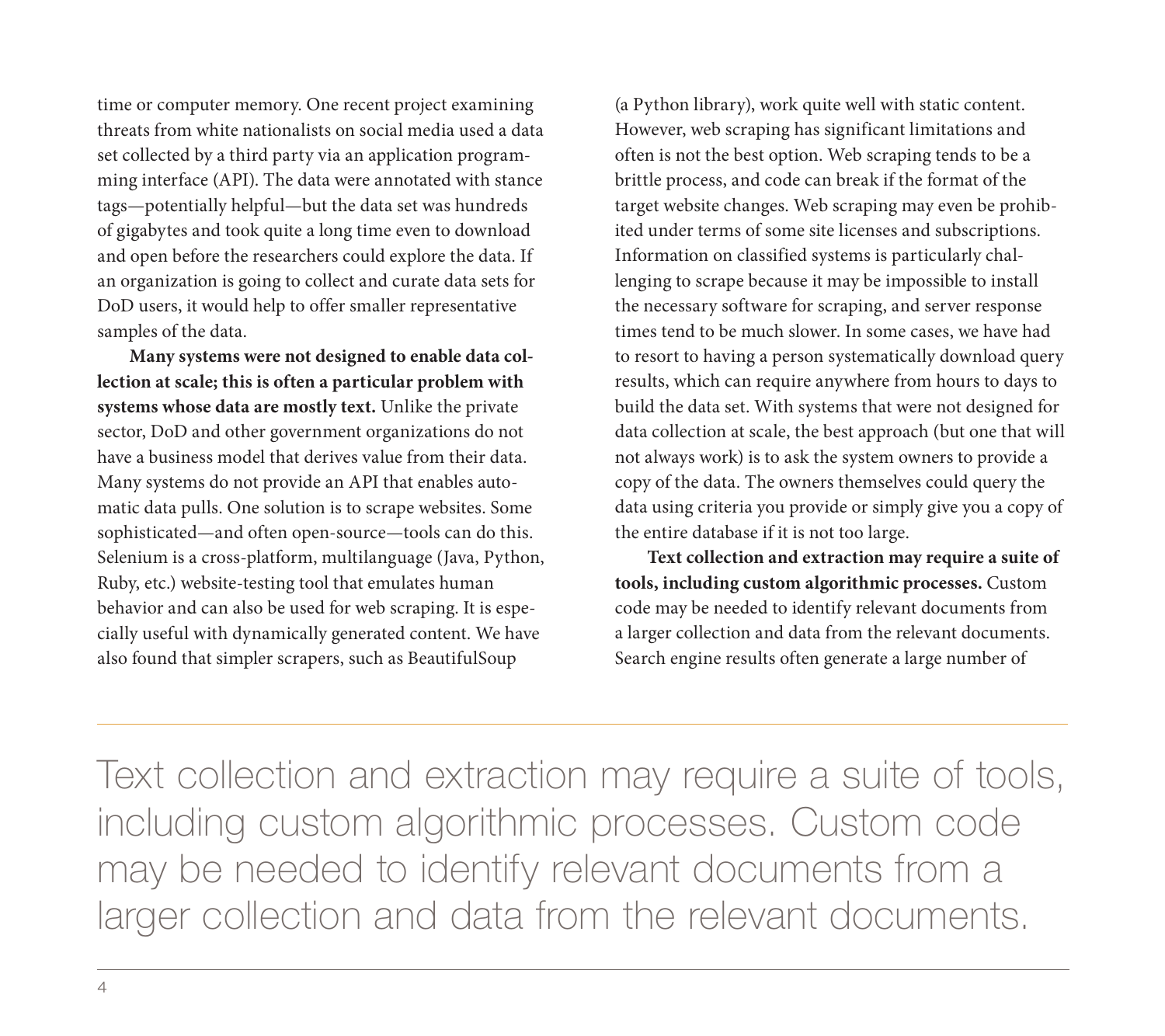false positives (for example, our searches for news stories about shootings inevitably retrieve stories about basketball, hockey, and golf), and it might be easier to filter through results as part of the extract, transform, load (ETL) process than to attempt to use more-precise search terms in the initial collection. Once text documents are collected, the data may be locked up in image files that are not inherently machine readable. This is particularly true for older administrative files, such as job descriptions, personnel evaluations, contracts, and work orders. If the text is not machine readable, optical character recognition (OCR) is needed. Tesseract is a very accurate cross-platform engine that can support complicated OCR tasks, such as managing layouts, tables, and graphic captions. Apache Tika is a versatile tool for extracting text from a wide variety of document types, including PDFs. Adobe Acrobat Pro can also be used to extract text from PDFs, but we found that it was preferable to use Adobe to convert PDFs to Microsoft Word documents, and then use a Python library to process the Word documents into model-ready data, because the Python library gave us more control over how we used the content in our code. Even after the OCR is performed or other initial collection and extraction are performed, extensive algorithmic procedures may be needed to extract the textual elements of interest. One of our projects required two programmers to work more than 100 personhours to complete the data-extraction process.

**Metadata or other identifiers must be collected or generated so text can be linked to other files.** In addition to the content of these files, you might also need to generate metadata so you can associate the content with other data. For example, on another project, one military service shared its personnel evaluations with us, but they were

stored in a separate database that was not aligned with, or linked to, the service's human resources data systems. Not only did our own team have to expend the extra effort to link the data, but the lack of linkage also demonstrated that the organization could make little use of its evaluations for talent management.

**Data engineering is its own discipline, with specialized skills and tools.** In many of our projects, the data engineer (the person building the platform, services, and framework to supply data for the models) and the data modeler are the same person. Data collection and ETL may take a week or so of effort, provided that data are in some machine-readable format and can be collected in bulk quantities. Data may be stored on a local laptop or in a directory shared by a research team. It may even be possible to quickly update the data, depending on how often the data change and how they are accessed. However, in some cases, this arrangement is suboptimal or even infeasible. Data may be of such a volume that they must be processed in a distributed Hadoop cluster, which requires specialized skills to even access. Data may be ephemeral, such as individual packets for officer promotion boards; data timeliness may be important, such as for monitoring news stories about terrorist attacks; and databases may simply be too large to collect in their entirety on an as-needed basis, such as with many social media platforms. In these cases, some ongoing process is needed to collect and ETL the data. This poses two challenges for us. First, it is rare for RAND researchers to work on a project in perpetuity: Instead, they typically work on several projects at once, with each project lasting anywhere from a few weeks to a few years. Second, RAND researchers are experts on particular subjects, such as military readiness or aircraft maintenance, and on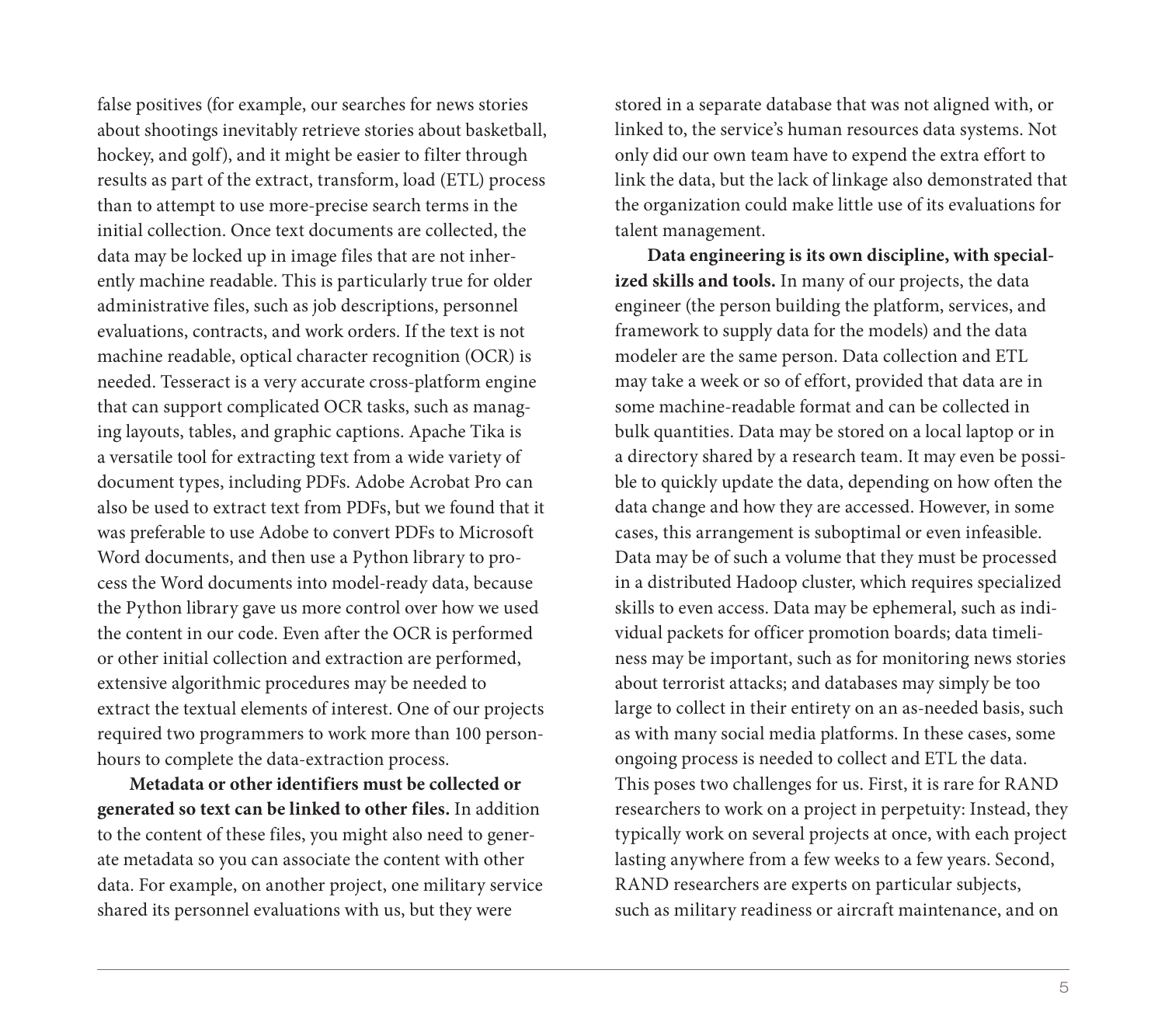methods, such as word embeddings and attention models, but less so on communicating with servers via APIs, scheduling workflows with Apache Airflow or similar tools, or managing read-write access to S3 (Simple Storage Service) buckets on Amazon Web Services (AWS). (People who are skilled in all aspects of data science are somewhat derisively referred to as *unicorns*—exceedingly rare, if they exist at all.) Some members of RAND's information services staff are dedicated to helping multiple research teams manage their data collection and storage processes, and it particularly helps if these people understand DevOps (combining software *development* and information technology *operations*) and data modeling. They can help, for example, turn a one-time data extract into a dynamic collection that is periodically updated and optimized for use by multiple teams and projects.

#### Data Processing

**The first step in data processing may be dealing with personally identifiable information (PII).** Textual data bring risks to the individual, along with the risk for identity theft and other general concerns about PII. Imprudent social media posts may lead to doxing, job termination, and other repercussions. Negative job evaluations can cause embarrassment and loss of reputation. This is a concern even when the PII is stored alongside the textual content, such as in a separate field, but sometimes the PII may be embedded within the content itself. It is not uncommon for social media posts to refer to people by name when describing something they said or did. As a result of these concerns, some of RAND's data can be stored and processed only on certain servers or using certain resources. For one project

looking at military officers' job evaluations, the records were stored as images, making it impossible to separate the data from the PII at the top of the forms until after the forms were processed. We went through a lengthy process of digitizing the forms on an air-gapped computer to protect the PII. This process took many iterations to make sure that it was working well on the older, lower-quality forms.

**Simple text processing, such as term frequency– inverse document frequency (TFIDF) or even just bags of words, often work quite well for text classification tasks.** Text in officer performance bullets is actually nowhere close to "natural language." Each bullet must fit on one line, and abbreviations, acronyms, and word fragments are all allowed. As a result, our exploration of open-source NLP tools generally did not identify any that would help in this application. Instead, we found that a basic TFIDF model performed as well as or better than more-complex approaches, and it had the advantage of being easier to explain to the audience and more understandable. In the context of more-natural language, we have often improved models by excluding *stop words* and stemming words prior to constructing the TFIDF. In some cases in which extensive jargon is used, we have not seen improvements from doing this—or have even lost information—because, in jargon language, different grammatical usages of the same word can indicate radically different meanings. These simpler techniques are less processing intensive and can provide more-interpretable results (which also depend on what type of model is used).

**Word embeddings may disappoint.** Pretrained word embeddings using algorithms—such as GloVe, Word2Vec, or FastText—are impressive in their design and ability to solve analogies or find similar terms. In practice, they may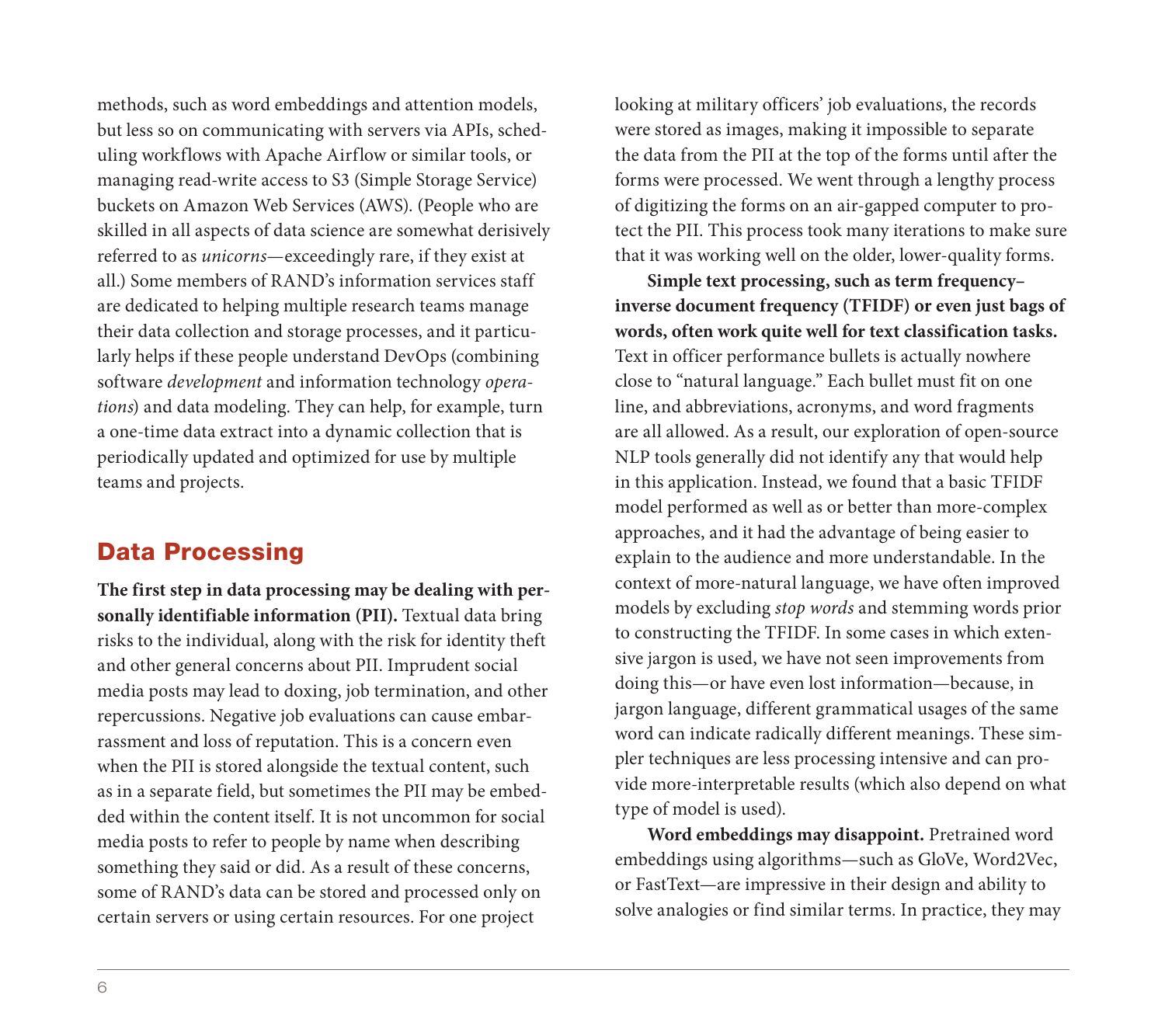Because word embeddings perform well for a simple task, such as text retrieval, it may still make good sense to build customized ones, and there is considerable flexibility in doing so.

work quite well for a simple NLP task, such as text retrieval on the basis of search terms. But even for text classification and similar tasks, their usefulness has proven to be limited. Pretrained embeddings on large corpora, such as Wikipedia or the Brown University Standard Corpus of Present-Day American English, have been too generic, even in a study of tweets about health information. Another option is to train custom embeddings using a topicspecific corpus. For some projects, we have found that this improves model performance; for others, we have not. A study of military readiness built custom word embeddings using 20 years of publications from RAND's research divisions supporting DoD (including the U.S. Army, Air Force, Office of the Secretary of Defense, the Joint Staff, and combatant commands). These embeddings vastly outperformed pretrained general-corpus embeddings on analogy and word-similarity tasks but did not improve performance on a text classification task. Nonetheless, because word embeddings perform well for a simple task, such as text retrieval, it may still make good sense to build customized ones, and there is considerable flexibility in doing so. It may be particularly useful to build bigrams and other n-grams, such as *Air\_Force*, *Department\_of\_Defense*,

and *collective\_training*. This definitely improved the performance of our custom embeddings on analogy and word-similarity tasks. Another option available for custom embeddings is the size of the dictionary and the minimum number of occurrences of a single word to include it. With a small corpus such as ours, we found that setting the occurrence threshold fairly low—three to five—struck the right balance.

**Besides pretrained word embeddings, other tools for text processing are also available, and many can be customized.** These include tokenizers, stemmers, lemmatizers, part-of-speech taggers, HTML parsers, stop-word lists, and entity extractors. But as with word embeddings, these other tools may need to be customized to the particular task. For example, many tokenizers ignore or separate nonalphanumeric symbols, so hashtags and mentions can be lost from social media data. Natural Language Toolkit (NLTK) has something called a tweet tokenizer, and spaCy tokenizers can be extended to find hashtags. It is important to remember that lemmas, like word embeddings, are based on general language usage and may have limited utility, or else will need to be customized, for topics with specialized language. Stop words are another tool to be wielded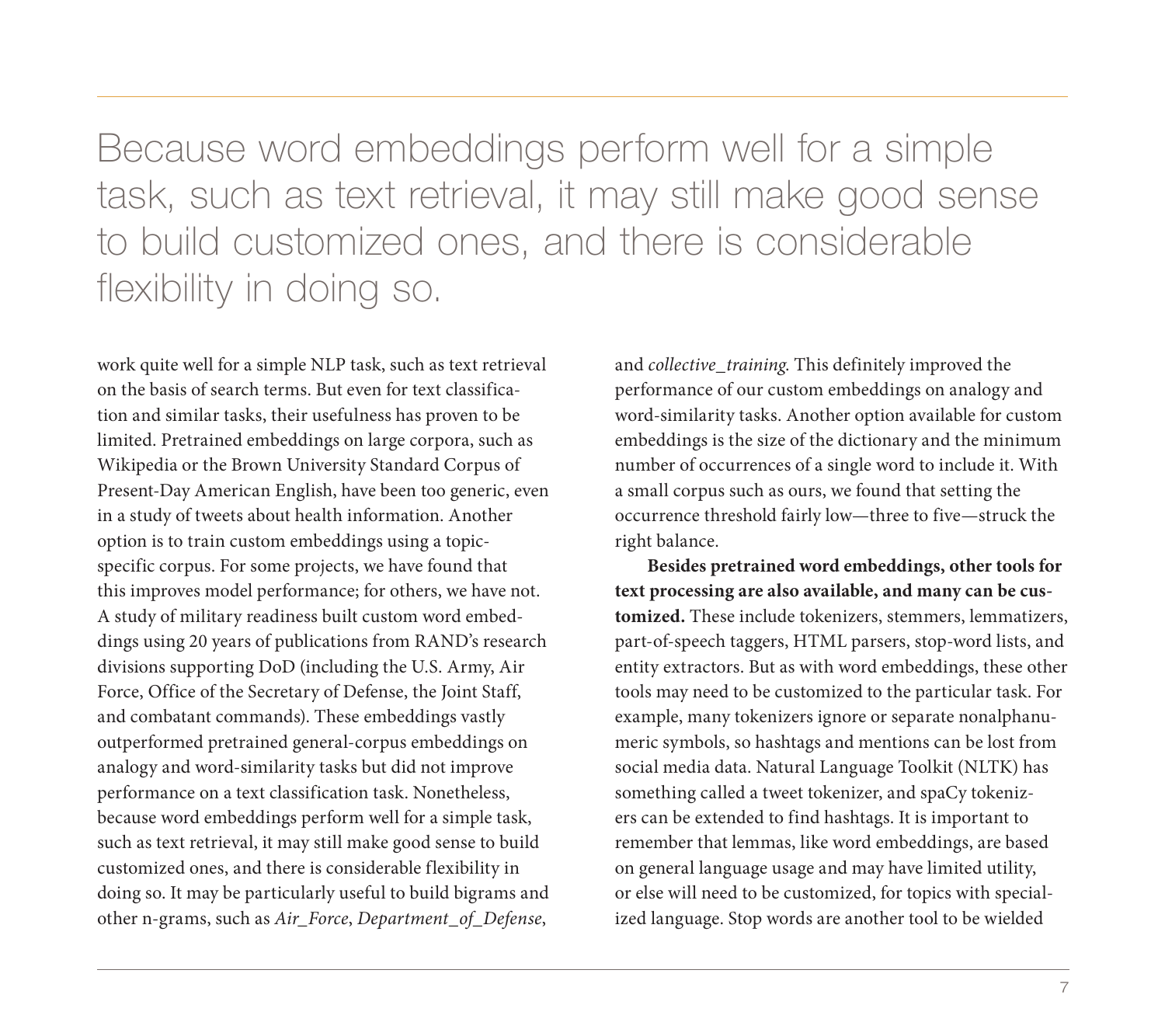with caution. There is no canonical list of stop words for the English language, and they may need to be customized for niche applications. Also, stop-word extraction may improve models using a bag of words or some other method in which word order is lost, but with models that preserve word order, negation (*does* versus *does not*) is critical. Entity extractors can also be customized, provided that you have or can create training data. In examining news stories about mass shootings, we realized that it would be helpful to train an entity recognizer (we are using spaCy's built-in tags) on specific facts from cases, such as *weapon*, *witness*, and *victim*. A caveat is that extensive tools are available for English and Chinese, but fewer are available for other languages.

**Minimizing the custom modification of data to put them into a common data processing pipeline supports repeatability across data sources.** When working on a project analyzing social media content, we used data from multiple platforms. Regardless of the platform, APIs typically provide data in schema-less JSON files. With a schema-less database, even the observations from a single platform could have different fields, and there was great variation across platforms, but we needed to perform identical analysis of all the data. One option would have been to build a custom pipeline for each platform from start to finish. This would have enabled us to put multiple text processing steps into single user-defined functions, or even single lines of code, but this approach also would have made it more difficult to ensure repeatability across different data sources. Instead, we minimized the amount of custom code we had to write for each platform to get it all into a common, semiraw format, then fed the various files through a single processing pipeline. As new data sources

are added, we write the minimum amount of custom code for each particular source to prepare it for the format that the pipeline is expecting. This principle applies to the output of the pipeline as well: Data should be indexed and stored such that they can be merged or used with other data sources.

**Text processing can have a significant effect on model quality, especially when dealing with imbalanced data sets.** Data modelers, who may be different from the data engineers, may want to experiment with multiple transformations of the data. Even data transformation may have hyperparameters that need to be optimized, such as sensitivity to false positives versus false negatives in determining which data to use for a model. For example, a text classification task looking for research on certain types of health services found that model accuracy increased significantly by setting thresholds for word-count inclusion based not only on the entire corpus but also on words' frequency in only positive and only negative observations. This step did not add many words to the entire corpus dictionary (just a few hundred) and ensured that the model observed words that were highly discriminating but occurred frequently in only one category or the other. This seems most important when dealing with imbalanced data sets, in which relatively few texts are of a particular class.

**Ground truth is not necessarily true.** There is a presumption in artificial intelligence (AI) that human-labeled data are the ground truth and are therefore useful for training machine learning algorithms. Different model algorithms, architectures, and hyperparameters are tested to score as closely as possible to how humans label data. But examining the data—either in advance or in specific cases that the model got wrong—may reveal that some data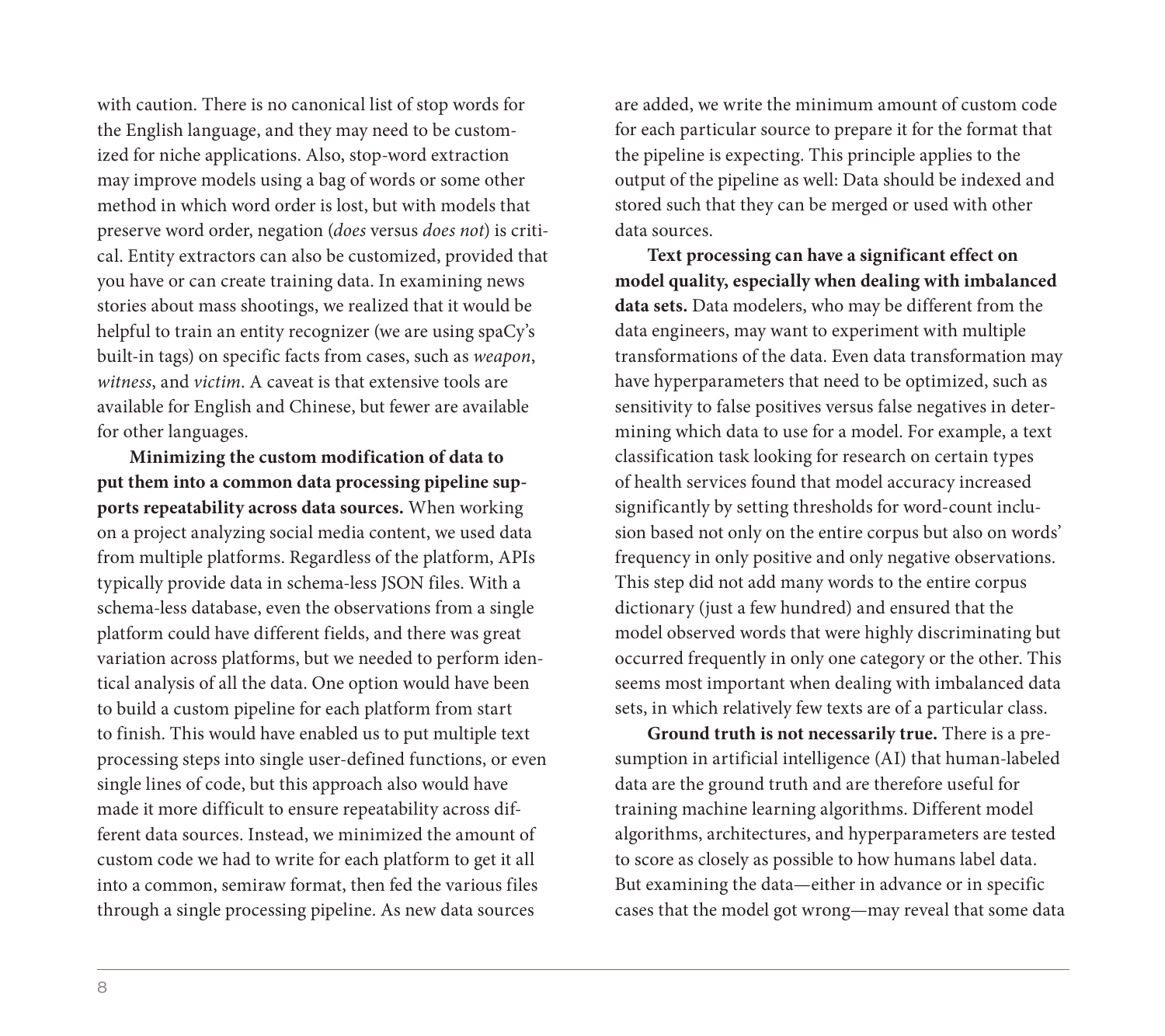are mislabeled. Whether it is worthwhile or appropriate to retrain models on relabeled data is debatable and very case specific. For one text classification task, we had a U.S. Navy surface warfare subject-matter expert manually label 100 observations, and we compared his labels with those of the model and with the original source. Because the model performed reasonably well, with an F1 score (for precision and recall) of nearly 80 percent, we heavily oversampled observations that the model got wrong. In roughly half of the "erroneous" model results, our subject-matter expert agreed with the model and not with the original source. This was an exploratory project, so we went no further with the modeling, but if we were building a production system, we might have retrained the model using relabeled data or else excluded the observations we deemed to be mislabeled.

**Text processing should be specific to the research question and the model.** In building a model to identify Russian trolls manipulating public opinion via social media, we were confronted with determining the appropriate unit of analysis. Is it an individual tweet, is it the entire history of an individual's tweets, or is it something in between? We ended up aggregating individuals' tweets into roughly 1,000-token chunks, using each chunk as a separate observation, drawing from prior linguistic research that found that differences in people's styles of discourse begin to reveal themselves at around 1,000 words. On another social media project, the goal was to find emergent words and phrases that appear with known words and phrases of white supremacists on message boards. Again, we were faced with the question of whether to aggregate the text and, if so, how. We could either treat each post as a separate observation or aggregate on the basis of the

person or on the basis of the discussion thread. We felt that it made more sense to aggregate on the basis of the thread, but not all social media are organized around threads. We ended up aggregating on the basis of the thread where we could but on the basis of the user where we could not. Because this was an unsupervised learning model that simply looked for collocated terms, that approach seemed acceptable, but it likely would not have worked if we had a supervised learning model that used training data that had been aggregated either one way or the other.

#### Model Development

**Computing infrastructure may constrain the types of models that can be used.** Modeling libraries are more difficult to install, update, and use in restricted computing environments, such as classified computing systems or on air-gapped machines for handling other sensitive data. One solution is to create a virtual environment with all necessary libraries on a networked machine and then transfer the virtual environment and conduct the modeling on the restricted machine. For this approach to work, the virtual environment must fit on a portable storage device. We were able to use this process to employ TensorFlow on a classified computer but could not use a state-of-the-art attention-based language model, such as XLNet or BERT (Bidirectional Encoder Representations from Transformers), because the parameters would not fit on our available portable storage, so we used simpler word embeddings for our model. On a different project, we were working with a DoD sponsor to build a data dashboard and received mixed messages about which programming languages and libraries are available for DoD computer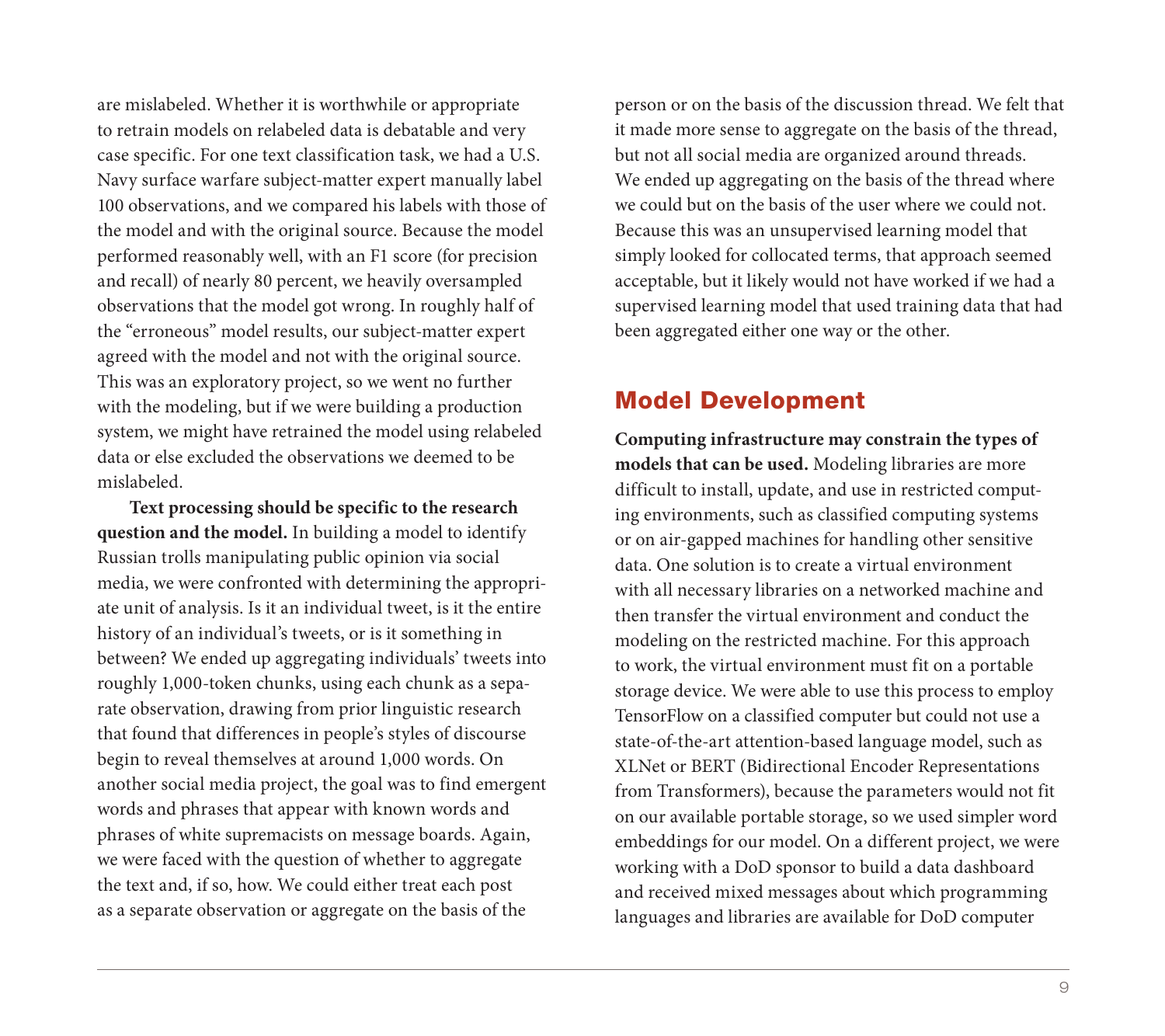systems. Besides creating virtual environments, another option would be complete containerization of the modeling tools. We did not attempt this with the DoD sponsor but have the capability ourselves to conduct data processing and modeling in containers running on AWS instances.

**Graphics processing units (GPUs) are increasingly necessary for large modeling efforts.** For the project on the air-gapped computer, it might have been infeasible to use the attention-based language models as the embedding layer of the text even if they had fit on portable storage. This is because, even with simpler word embeddings, some model architectures took hours to run on CPUs, and we did not have access to GPUs in a classified environment. One of the challenges of creating a bespoke NLP model is the time it takes to train. Using a GPU greatly speeds up this process, allowing for more iterations to find and fix problems. Unfortunately, GPU-equipped machines are much more expensive than CPU-only machines. With data and models that can be run in more-permissive environments, cloud computing is an excellent option. Current cloud vendors offer these machines for between \$650 and \$9,000 per month, depending on the type of GPU and whether multiple GPUs are required to fit the training data in memory. Deploying a completed model for inference also benefits from being run on a GPU. However, cloud providers have few autoscaling features that take GPU use into account, which results in either overprovisioning cloud resources to meet peak demand, or overutilizing resources, resulting in a slower end-user experience. Fine-tuning models requires more-powerful hardware (multiple GPUs in parallel) than does serving a trained model.

**For many text classification tasks, simpler models often perform quite well and are easier to interpret than** 

**are more-complex models.** Support vector machines (SVMs) can be very useful, although a properly fitted neural network may perform somewhat better on such metrics as accuracy or ROC-AUC (receiver operating characteristic–area under the curve; maybe three to nine points). The difference is that once all the data collection and processing are complete, it takes a suitably skilled analyst a few days to run an SVM, whereas a neural network often takes a few weeks to get right and to get through several rounds of computation time. Other machine learning algorithms—such as random forests, logistic regression (LR) models, and Bayesian networks—can also perform satisfactorily, depending on the goals of the project and the complexity of the task classification. An advantage of a model that applies a single parameter to each input, such as an LR model, is that it is readily transparent how each term contributes to the probabilities calculated for each observation.

**More-challenging text classification may require a neural network to generate satisfactory results.** This was apparent in a project predicting military readiness according to commanders' comments. When the outcome measure was the three-tier scale of yes, qualified yes, or no, an LR model worked well. When we tried to apply the same model (and the same text processing steps) to a different data set with a four-tier scale, it performed poorly. Admittedly, the data set and military service were different, but even with the scale used for the first project, the model was least accurate in predicting the middle tier, the qualified yeses. The second, four-tier, project essentially split the middle tier into two levels, which complicated the prediction even more. A neural network with recurrent memory units greatly outperformed the LR model. When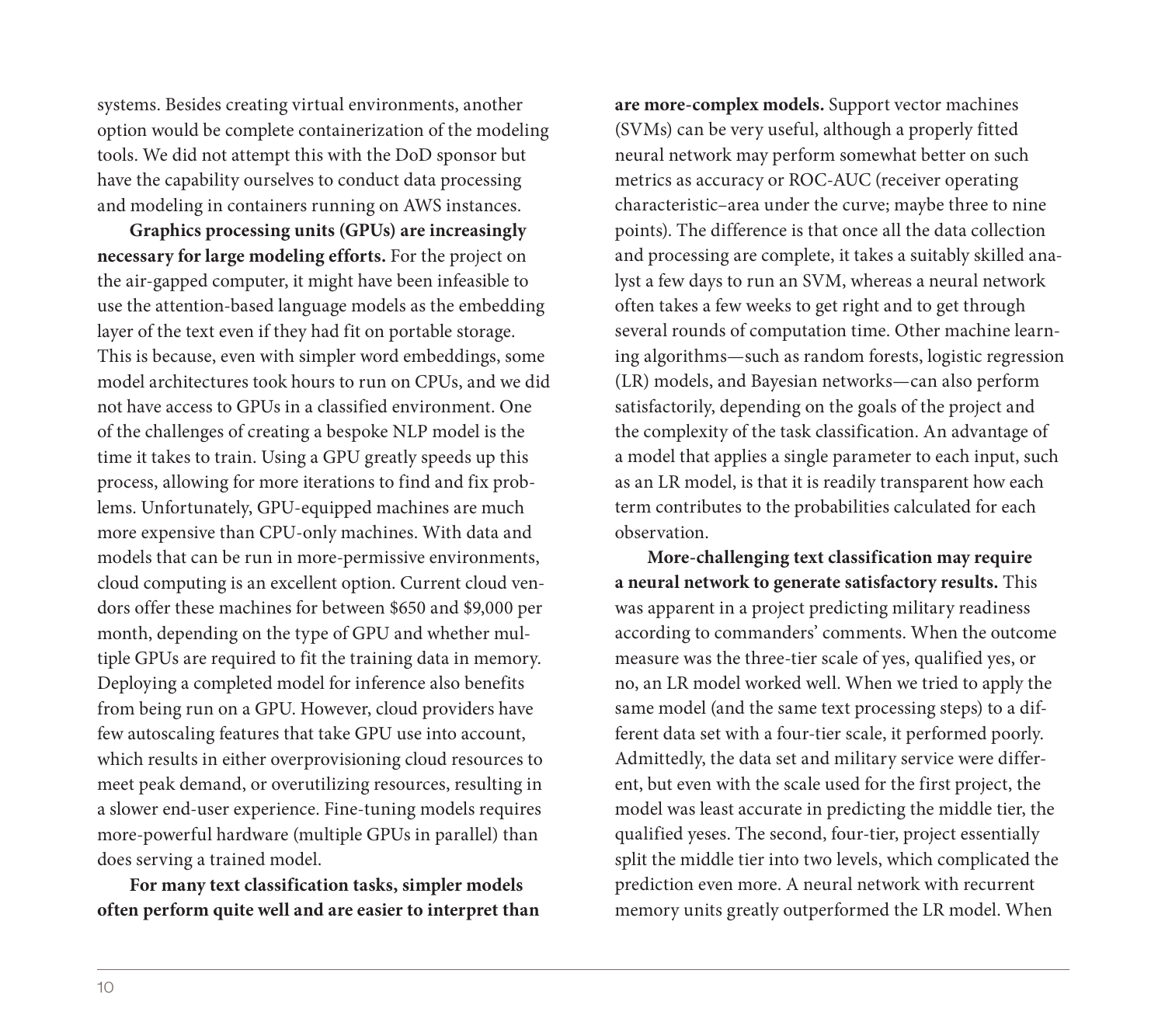NLP models, probably more than any other modern branch of AI, are intended to replicate human activity. NLP models may benefit significantly from human review of the data and model predictions, particularly false positives and false negatives.

a neural network is called for, we have found that stacking multiple layers within a neural network may be very useful for image data but does not produce much of a gain for NLP models. Instead, the superior architecture with recurrent neural networks for NLP has been fewer layers with many nodes per layer.

**Classification task thresholds should be adjusted to attenuate the rate of false positives and false negatives as necessary for the particular application.** For example, when using NLP and supervised machine learning classification to produce population-level estimates, such as the proportion of Twitter users in country *X* with positive versus negative sentiments toward the U.S. military, classification thresholds should be set to balance the number of false-positive identifications against an equal number of false-negative identifications. In other cases, thresholds should be set to minimize false positives even at the expense of increasing false negatives, or vice versa, depending on the relative risk associated with each error type.

**NLP models are especially amenable to human review.** Natural language is inherently intended for human reception, interpretation, and understanding. Therefore, NLP models, probably more than any other modern branch of AI, are intended to replicate human activity. Both the inputs and the outputs of an NLP model should be understandable to a real person. When a subject-matter expert reviewed a sample of false positives and false negatives on a project predicting military unit readiness, he found cases in which he thought that the original label, not the model result, was erroneous ("ground truth is not always true"). When a modeler reviewed a sample of false positives and false negatives on a project predicting officers selected for command, he realized that certain words were highly discriminating for true positives but did not occur frequently enough in the overall corpus to be included in the original models ("ELT may improve model performance"). Besides fine-tuning hyperparameters, increasing model complexity, training for more epochs, and taking the other standard approaches for improving model performance typical of many types of machine learning tasks, NLP models may benefit significantly from human review of the data and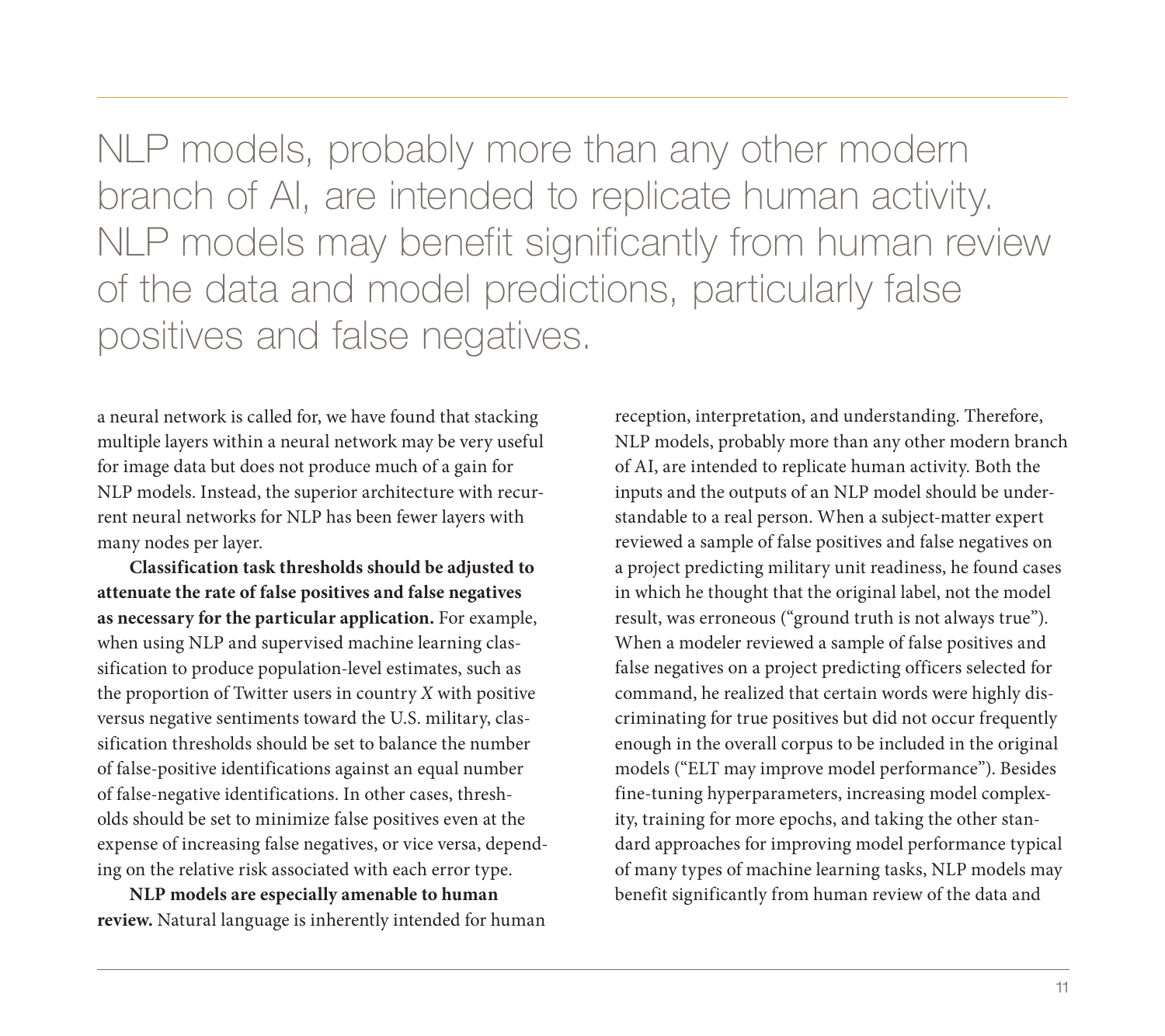model predictions, particularly false positives and false negatives.

# Application Development and Deployment

**Not all NLP projects have a true modeling stage; some basically go from data processing to application development.** Massive state-of-the-art language models can often perform remarkably well on NLU tasks in their existing state without any task-specific fine-tuning. Fine-tuning may improve model performance but may also come at a high cost in terms of human time and computational resources. Thus, depending on the nature of the task, once data have been collected and processed, the next step may very well be application development. For example, on the project extracting information from news stories about mass shootings, we already had available to us not just the pretrained language models but even open-source APIs (Farm and Haystack) to ask questions of and get answers from the corpus. Given constraints on time and resources, we did not fine-tune the models and went straight to building a simple web interface (Streamlit and Flask are two good development options) and deploying it to a Docker container on AWS that multiple teams could use. When summarizing cloud vendor responses to a request for information from a federal agency, we used open-source summarization tools and focused on building a user-friendly interface on top of them.

**In the application stage of a text classification task, it can be more useful to report category probabilities than to report the predicted category.** Not only are models fallible, but people are right to be wary of trusting them

too much—even high-performing models. Reporting to an end user (who in many cases was not the developer) that a certain observation is true, false, positive, negative, a person, a troll, and so on may elicit mistrust that discourages interaction with the tool. This seemed a likely risk as we thought about an application that would incorporate our model of military readiness based on commander comments. A chatbot reporting the model's results would likely have a much more favorable interaction with a unit commander by saying, "according to your comments, there is a 60 percent chance your unit is at readiness level three" than by saying, "according to your comments, your unit is at readiness level three." In cases of a multicategory text classification task, reporting probabilities is even more important because for any given observation, no probability might exceed 50 percent.

## Meta Observations

The following observations do not fall into any one category of the data science steps outlined above and are offered as broad observations derived from multiple efforts.

**Privacy, security, and licensing considerations need to be addressed at all stages.** Even after data have been collected and appropriately safeguarded, the results of the data processing (such as word embeddings) or modeling (such as language models) steps may still contain people's names, other PII, or terminology that must be protected. We were somewhat surprised to find that even unit readiness reports sometimes contain the names of personnel. As for licenses, although many of the tools are open source, the data often are not, and downloading massive amounts of data may violate terms of a subscription or site license.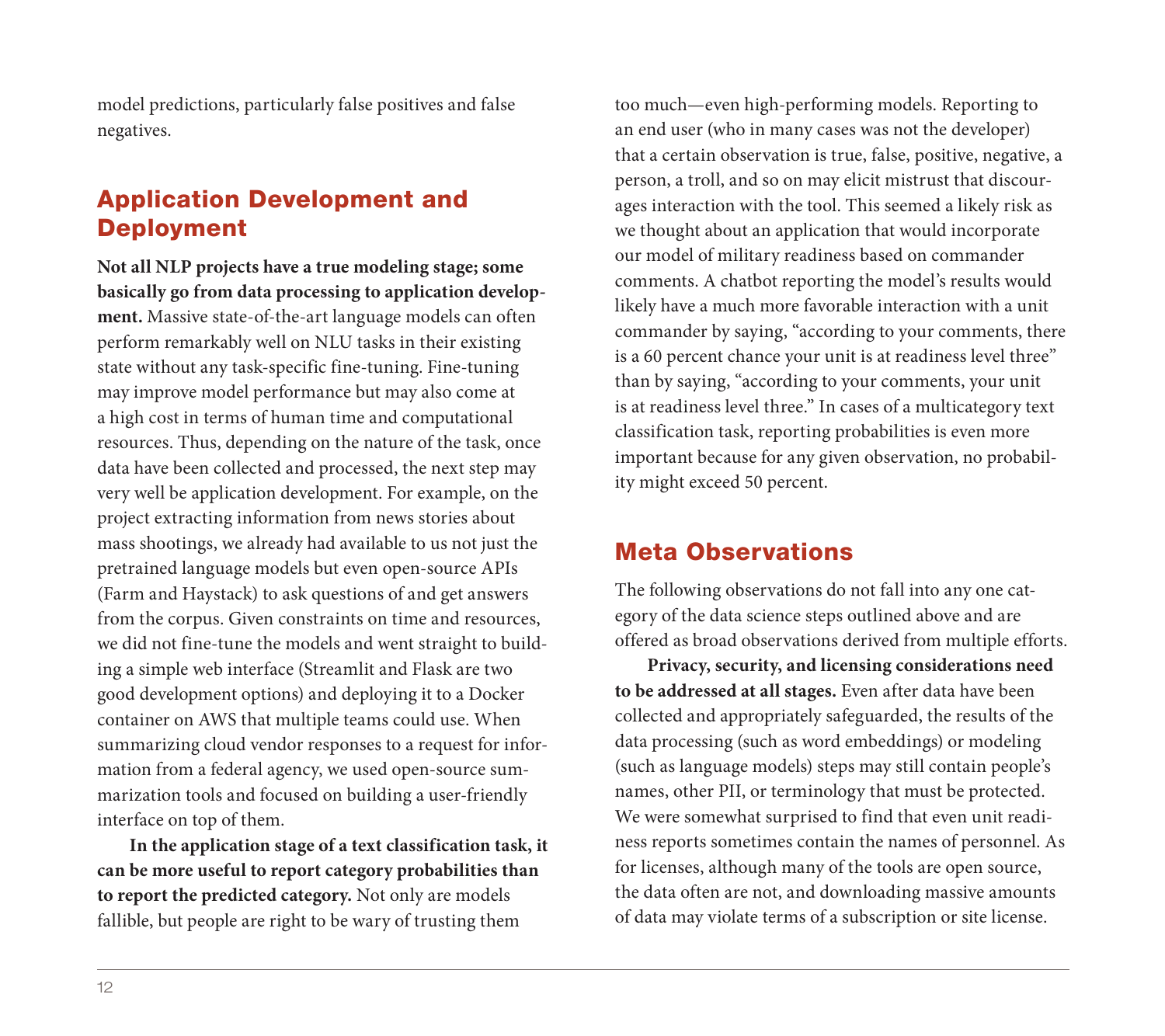Even open-source tools vary in the terms users must adhere to, particularly if something is being distributed to end users.

**There may be high latent demand for NLP tools.** NLP tasks tend to be "upstream" activities that produce outputs for additional analysis. For example, the questionanswering tool was designed to help our own analysts build profiles of events and suspects, and the analysts need to know specific facts from a case, such as whether the suspect knew his victims or had a prior arrest record. A text classification tool that categorized job openings was used to evaluate relative demand for various skills, which in turn was an input to yet another analytical task. NLP tools may have a high latent demand, in the sense that activities that are already being performed as part of a larger task or project could be done more quickly, more accurately, or at a greater scale through the use of NLP tools, but the people performing those activities might not be aware of available NLP tools or are incapable of wielding them.

**Algorithms might "learn" unfairness from the training data but could also improve fairness of an underlying process.** We have all been taught to be wary of machine learning algorithms doing things we do not want them

to do, but in the case of our analysis of language used in evaluations of military officers, (1) research has shown that the promotion system is basically fair with respect to race/ ethnicity and gender, (2) the information in an officer's records is tightly regulated and is included explicitly for the purpose of evaluating performance, and (3) human judges have idiosyncrasies and can make errors for various reasons. Thus, using a well-calibrated machine learning tool in the process of understanding officer performance will not necessarily treat people unfairly and can even enhance the fairness of the system. During this project, we recommended some additional implementation strategies to further mitigate concerns, such as incorporating randomness into the process of flagging records for manual review.

**Hyperfocus on the tactical level ignores broader perspective.** Across DoD, text analysis efforts (usually within larger operations in the information environment using social media) are generally limited to the individual level: a specific message or actor. This is certainly important, particularly from a force protection perspective, but it also restricts NLP efforts to the purely tactical level. It ignores an entire operational and strategic layer: whole discourses, speech communities with specific language

Activities that are already being performed as part of a larger task or project could be done more quickly, more accurately, or at a greater scale through the use of NLP tools.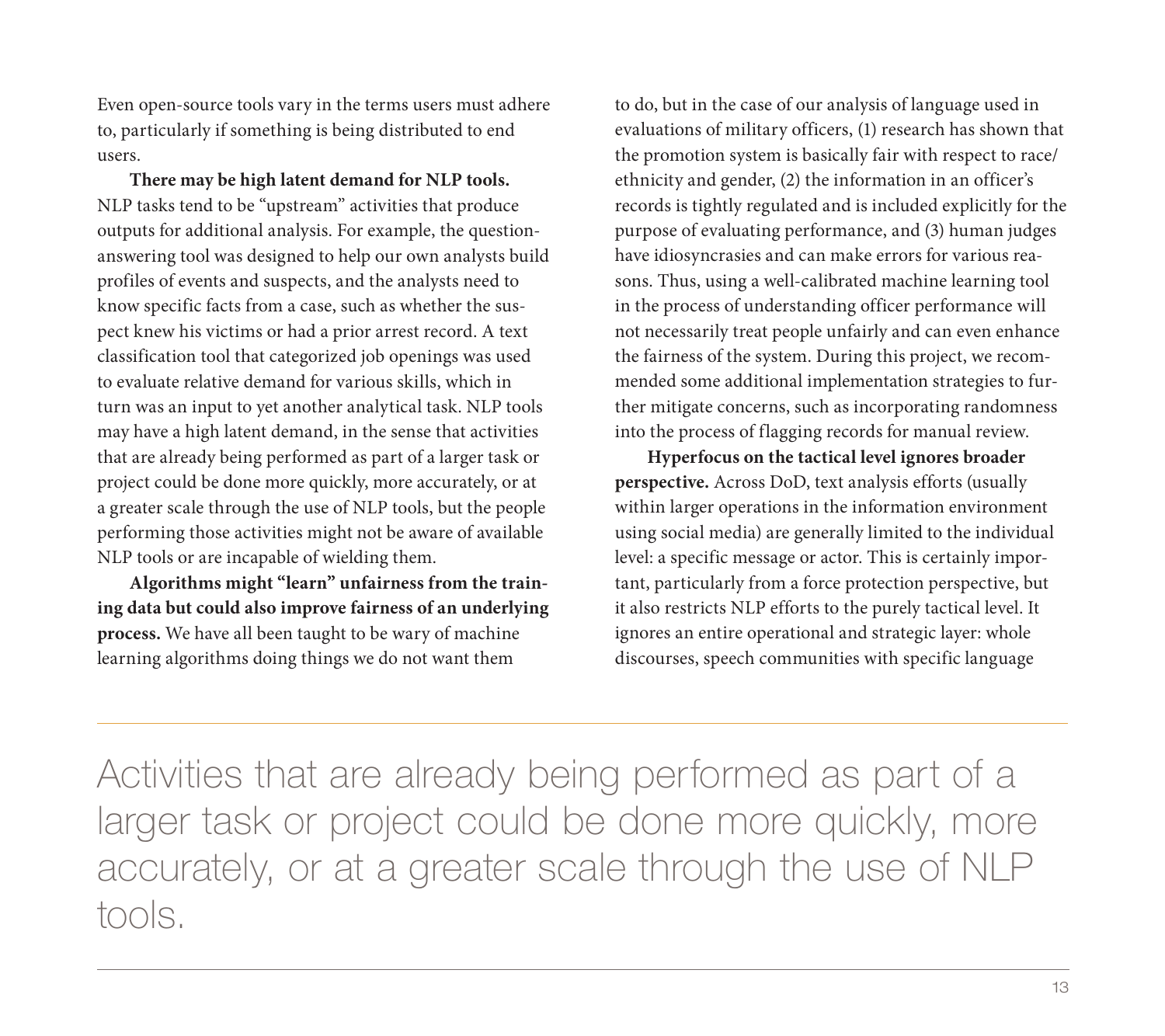Enhancing pretrained language models with tags indicating how the language was being used improved model performance and interpretability.

norms, and public or advocacy groups with shared ends or ways of speaking. In addition to considering actors within interpersonal networks, it is important to look at networks of communities and metacommunities.

**NLP tools are better at determining what language is about than at determining how it is used.** Existing tools are quite good at entity extraction, content analysis, and text classification. They are generally not as good at detecting sarcasm; identifying complex affect, such as regret; or analyzing rhetorical patterns or tactics. In our analysis of social media activity by possible foreign-sponsored trolls, enhancing pretrained language models with tags indicating how the language was being used improved model performance and interpretability.

**NLP questions are largely treated as engineering challenges with little room for theory.** Computer science (CS) approaches tend toward CS-only solutions, and NLP practitioners have a certain level of "data have made theory irrelevant" buy-in. Emergent grammar theories that treat language structure as dynamic and socially negotiated emergences have very fruitfully informed NLP and textmining work. At least for the moment, good theory still has something to contribute to NLP. NLP practitioners from CS backgrounds should collaborate in cross-disciplinary teams and be open to useful insights around method combinations, units of analysis, and paradigms for analysis and detection. At the same time, domain experts need to learn more about CS methods and be able to fruitfully collaborate with CS NLP practitioners, not guard turf, and be open to machine and human-machine approaches.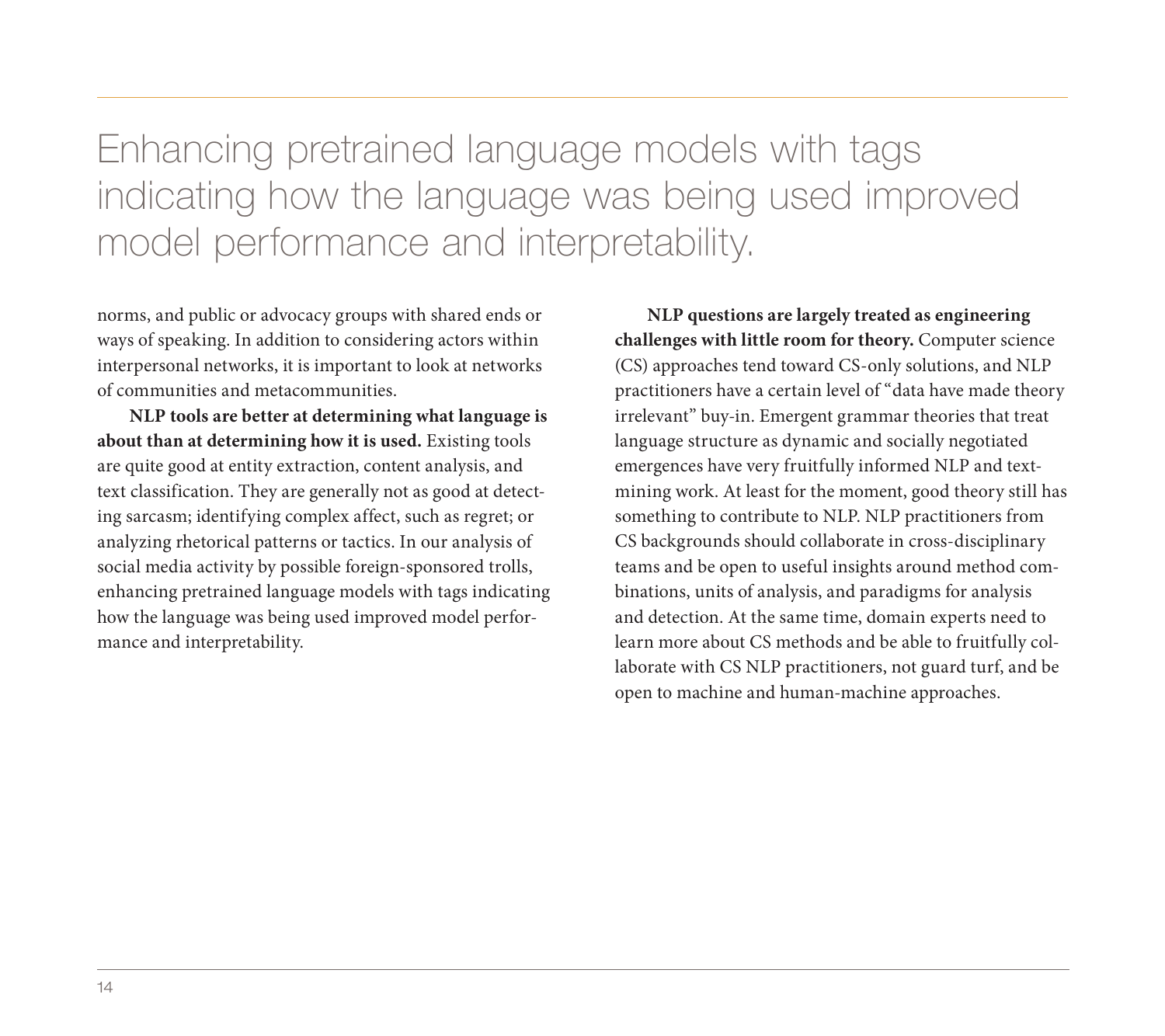## Selected Recent Published RAND Works Employing Natural Language **Processing**

Jaycocks, Amber, *Climate Finance and Green Bond Evolution: Informing Policy with Machine Learning Text Analytics*, dissertation, Pardee RAND Graduate School, Santa Monica, Calif.: RAND Corporation, RGSD-A678-1, 2020. As of May 20, 2021: [https://www.rand.org/pubs/rgs\\_dissertations/RGSDA678-1.html](https://www.rand.org/pubs/rgs_dissertations/RGSDA678-1.html)

Marcellino, William, Kate Cox, Katerina Galai, Linda Slapakova, Amber Jaycocks, and Ruth Harris, *Human-Machine Detection of Online-Based Malign Information*, Santa Monica, Calif.: RAND Corporation, RR-A519-1, 2020. As of May 26, 2021: [https://www.rand.org/pubs/research\\_reports/RRA519-1.html](https://www.rand.org/pubs/research_reports/RRA519-1.html)

Marcellino, William, Todd C. Helmus, Joshua Kerrigan, Hilary Reininger, Rouslan I. Karimov, and Rebecca Ann Lawrence, *Detecting Conspiracy Theories on Social Media: Improving Machine Learning to Detect and Understand Online Conspiracy Theories*, Santa Monica, Calif.: RAND Corporation, RR-A676-1, 2021. As of May 25, 2021: [https://www.rand.org/pubs/research\\_reports/RRA676-1.html](https://www.rand.org/pubs/research_reports/RRA676-1.html)

Marcellino, William, Christian Johnson, Marek N. Posard, and Todd C. Helmus, *Foreign Interference in the 2020 Election: Tools for Detecting Online Election Interference*, Santa Monica, Calif.: RAND Corporation, RR-A704-2, 2020. As of May 26, 2021:

[https://www.rand.org/pubs/research\\_reports/RRA704-2.html](https://www.rand.org/pubs/research_reports/RRA704-2.html)

Schirmer, Peter, and Jasmine Léveillé, *AI Tools for Military Readiness*, Santa Monica, Calif.: RAND Corporation, RR-A449-1, forthcoming.

Schulker, David, Nelson Lim, Luke J. Matthews, Geoffrey E. Grimm, Anthony Lawrence, and Perry Shameem Firoz, *Can Artificial Intelligence Help Improve Air Force Talent Management? An Exploratory Application*, Santa Monica, Calif.: RAND Corporation, RR-A812-1, 2021. As of May 21, 2021:

[https://www.rand.org/pubs/research\\_reports/RRA812-1.html](https://www.rand.org/pubs/research_reports/RRA812-1.html)

### About the Authors

Peter Schirmer is a research programmer at RAND whose NLP work includes military readiness, election interference, white nationalism, and cloud computing solutions. He has an M.B.A. and an M.P.P.

Amber Jaycocks is a machine learning research scientist and an adjunct researcher at RAND. Her NLP work focuses on unsupervised text summarization across policy domains. She has a Ph.D. in policy analysis.

Sean Mann is a policy analyst at RAND specializing in data science and mixed methods research. He has used NLP to analyze research abstracts, federal program documents, and gray literature. Mann has an M.S. in foreign service.

William Marcellino is a senior behavioral scientist at RAND. He has applied NLP approaches to topics of election security, military officer talent, countering violent extremism, and operations in the information environment. He has a Ph.D. in rhetoric.

Luke J. Matthews is a senior social scientist at RAND. He has applied NLP tools to data from Twitter, military unit readiness systems, Army intelligence reports, and Air Force officer-promotion records. He has a Ph.D. in Anthropology.

John David Parsons is an application developer at RAND. He specializes in enterprise software and leveraging NLP for business intelligence and market analysis. Parsons has a B.A. in computer science and in international relations.

David Schulker is a policy researcher at RAND. His NLP work focuses on the design and implementation of performance management systems in DoD. He has a Ph.D. in policy analysis.